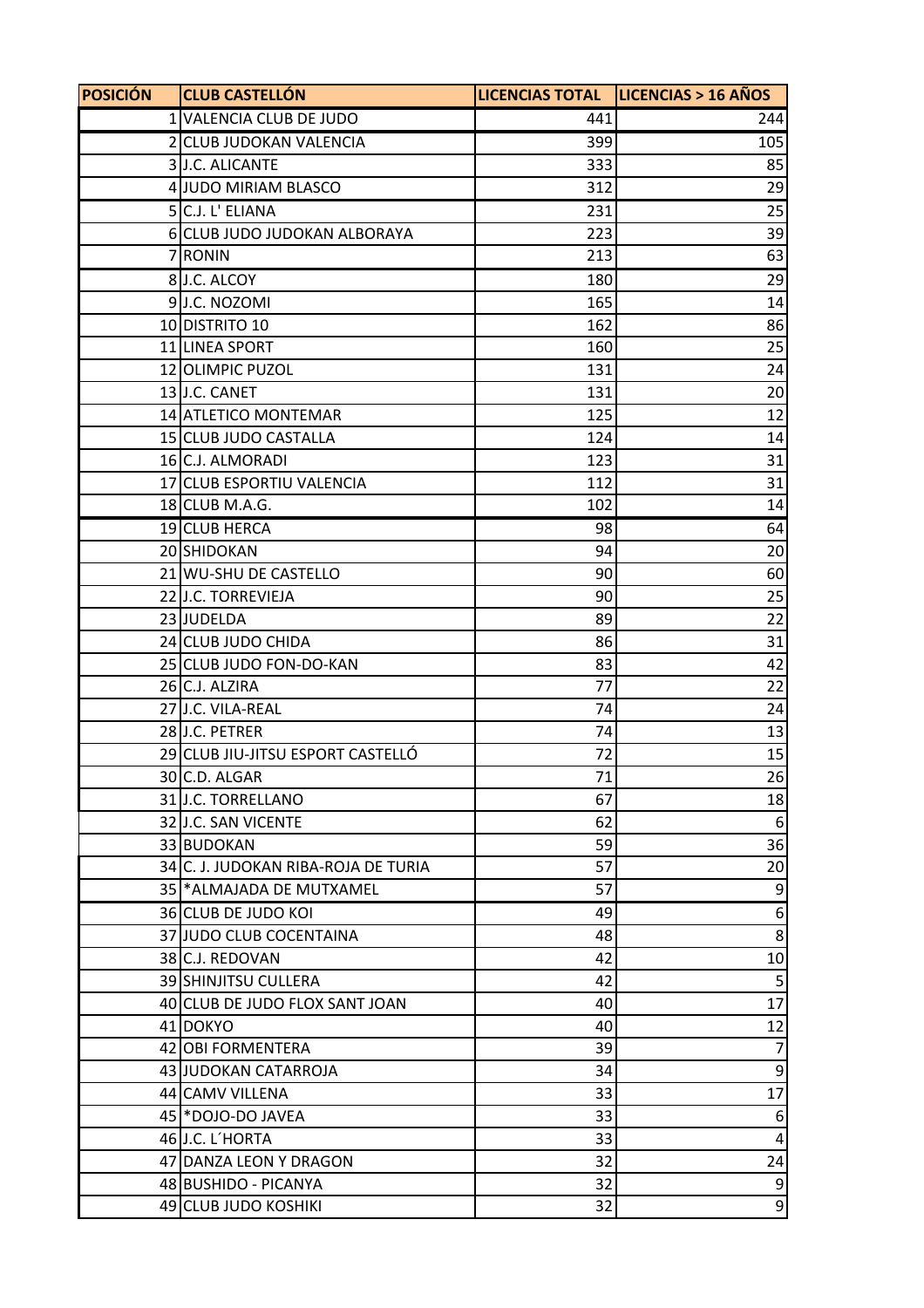| 50J.C. GANDIA                      | 32   | 3              |
|------------------------------------|------|----------------|
| 51 AIKIDO SHUREN DOJO              | 29   | 17             |
| 52 SHI-NER-KAN                     | 29   | 4              |
| 53 CSTAIJIQUAN                     | 28   | 16             |
| 54 J.C. ELCHE                      | 26   | 10             |
| 55 C.D. CAXTON COLLEGE             | 26   | 0              |
| 56 JUDO CLUB CALP                  | 25   | 17             |
| 57 CLUB DE JUDO ASOLIMPUS          | 23   | 3              |
| 58 MAKOTO SHIN KAI                 | 22   | 22             |
| 59 AIKIVAL                         | 21   | 21             |
| 60 C.J. CULLERA                    | 21   | 4              |
| 61 YOSHINKAI                       | 19   | 18             |
| 62 AIKIKAN CASTELLON               | 18   | 18             |
| 63 COLEGIO EL VALLE                | 18   | $\overline{3}$ |
| 64 YONG NIAN ALICANTE              | 17   | 17             |
| 65 BENICARLO                       | 16   | 6              |
| 66 MAKIKOMI ALTO PALANCIA          | 16   | 3              |
| 67 CLUB MASTERS                    | 16   | $\mathbf{1}$   |
| 68 JUDO CLUB BURRIANA              | 15   | $\mathbf{1}$   |
| 69 TAICHI TANTIEN                  | 13   | 13             |
| 70 MONUMENTAL FORMA SPORT          | 13   | 13             |
| 71 FUJIYAMA ALICANTE               | 13   | 13             |
| 72 BENETÚSSER CLUB JUDO            | 13   | 1              |
| 73 KENDO GANDIA                    | 12   | 12             |
| 74 DE FRUTOS C.J.                  | 11   | 4              |
| 75 * SUTEMI NO KAI                 | 10   | 9              |
| 76 BUSHINKAI                       | 9    | 9              |
| 77 JUDO CLUB ORIHUELA              | 8    | 2              |
| 78 CLUB DE JUDO NAKO MISLATA       | 8    | 1              |
| 79 C. D. KAIDEN DE BENICARLO       | 8    | 0              |
| 80 C.D. JESUS Y MARIA              | 8    | 0              |
| 81 AIKIDO ROSERAIE VALENCIA        | 6    | 6              |
| 82 MING DAO BENIDORM               | 6    | 6              |
| 83 X&C WU-SHU VALENCIA             | 6    | 5              |
| 84 TOMIKI ALMUSSAFES               | 6    | 4              |
| 85 AIKIDO UNIVERSITARI DE VALENCIA | 4    | 4              |
| 86 TARIN                           | 4    | 4              |
| 87 J.C. REQUENA                    | 4    | 4              |
| 88 SINTAGMA                        | 3    | 3              |
| 89 C.D.ALUESHA RIBARROJA           | 3    | 3              |
| 90 C.J.SHIDOKAN                    | 2    | $\pmb{0}$      |
| 91 WUSHU MEDITERRANEO              | 1    | 1              |
| 92 CLUB JUDO INICIACION            | 1    | 1              |
| 93 JUDO VCJ PATERNA                | 1    | 1              |
| 94 PILATES AND TRAINING            | 1    | $\mathbf{1}$   |
| 95 JUDO EXPERIENCE                 | 1    | 1              |
| 96 JUDO AMADEO TORTAJADA MISLATA   | 1    | 1              |
| 97 CLUB DEPORTIVO COLEGIO EL PRAT  | 1    | 1              |
| <b>TOTAL</b>                       | 6090 | 1793           |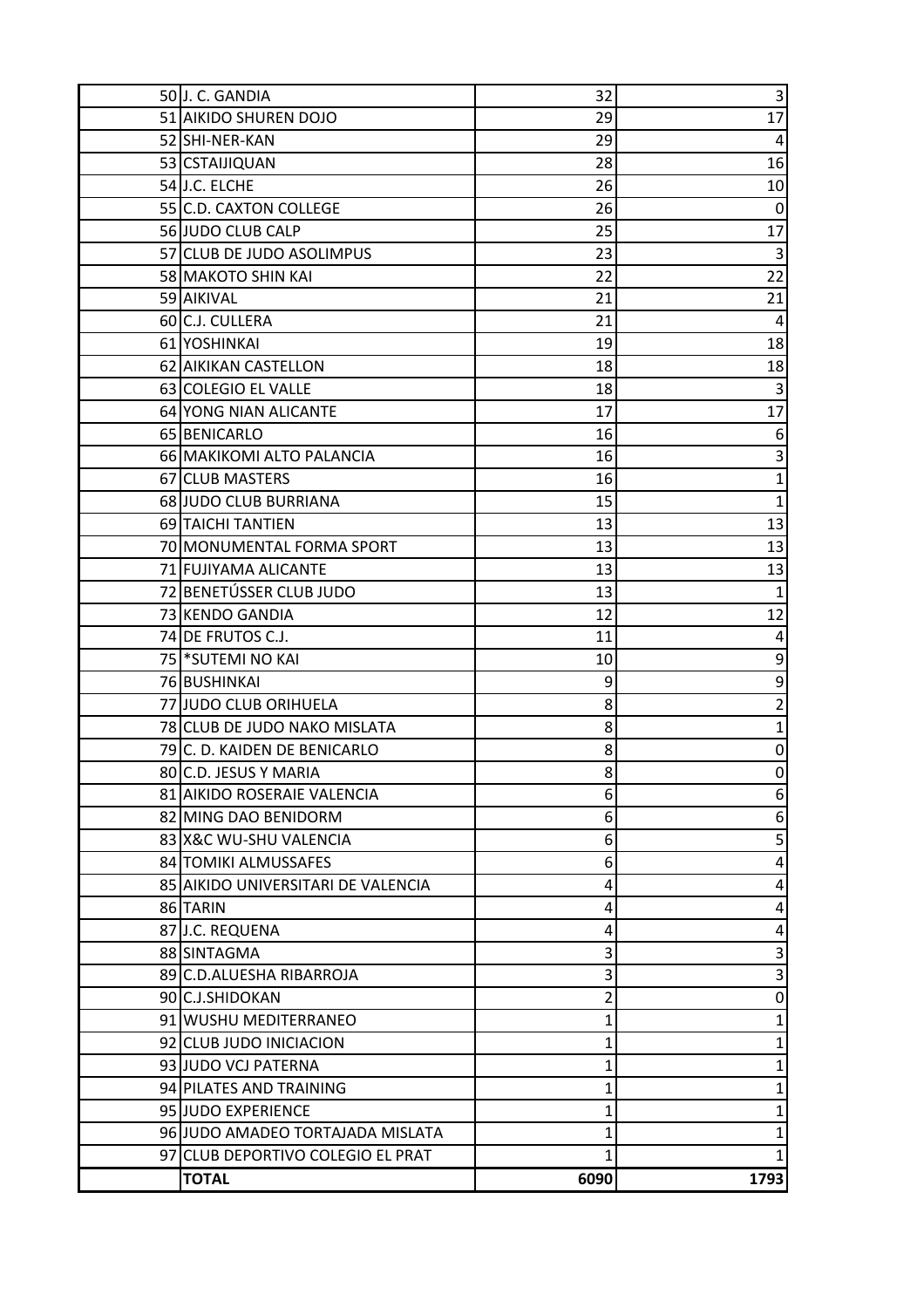| <b>LICENCIAS &lt; 16 AÑOS</b> |                  |
|-------------------------------|------------------|
|                               | 197              |
|                               | 294              |
|                               | 248              |
|                               | 283              |
|                               | 206              |
|                               | 184              |
|                               | 150              |
|                               | 151              |
|                               | $\overline{151}$ |
|                               | 76               |
|                               | 135              |
|                               | 107              |
|                               | 111              |
|                               | 113              |
|                               | 110              |
|                               | 92               |
|                               | 81               |
|                               | 88               |
|                               | 34               |
|                               | 74               |
|                               | 30               |
|                               |                  |
|                               | 65               |
|                               | 67               |
|                               | 55               |
|                               | 41               |
|                               | 55               |
|                               | 50               |
|                               | 61               |
|                               | 57               |
|                               | 45               |
|                               | 49               |
|                               | 56               |
|                               | 23               |
|                               | $\overline{37}$  |
|                               | 48               |
|                               | $\overline{43}$  |
|                               | 40               |
|                               | 32               |
|                               | 37               |
|                               | $\overline{23}$  |
|                               | 28               |
|                               | $\overline{32}$  |
|                               | $\overline{25}$  |
|                               | 16               |
|                               | $\overline{27}$  |
|                               | 29               |
|                               | 8                |
|                               | $\overline{23}$  |
|                               | 23               |